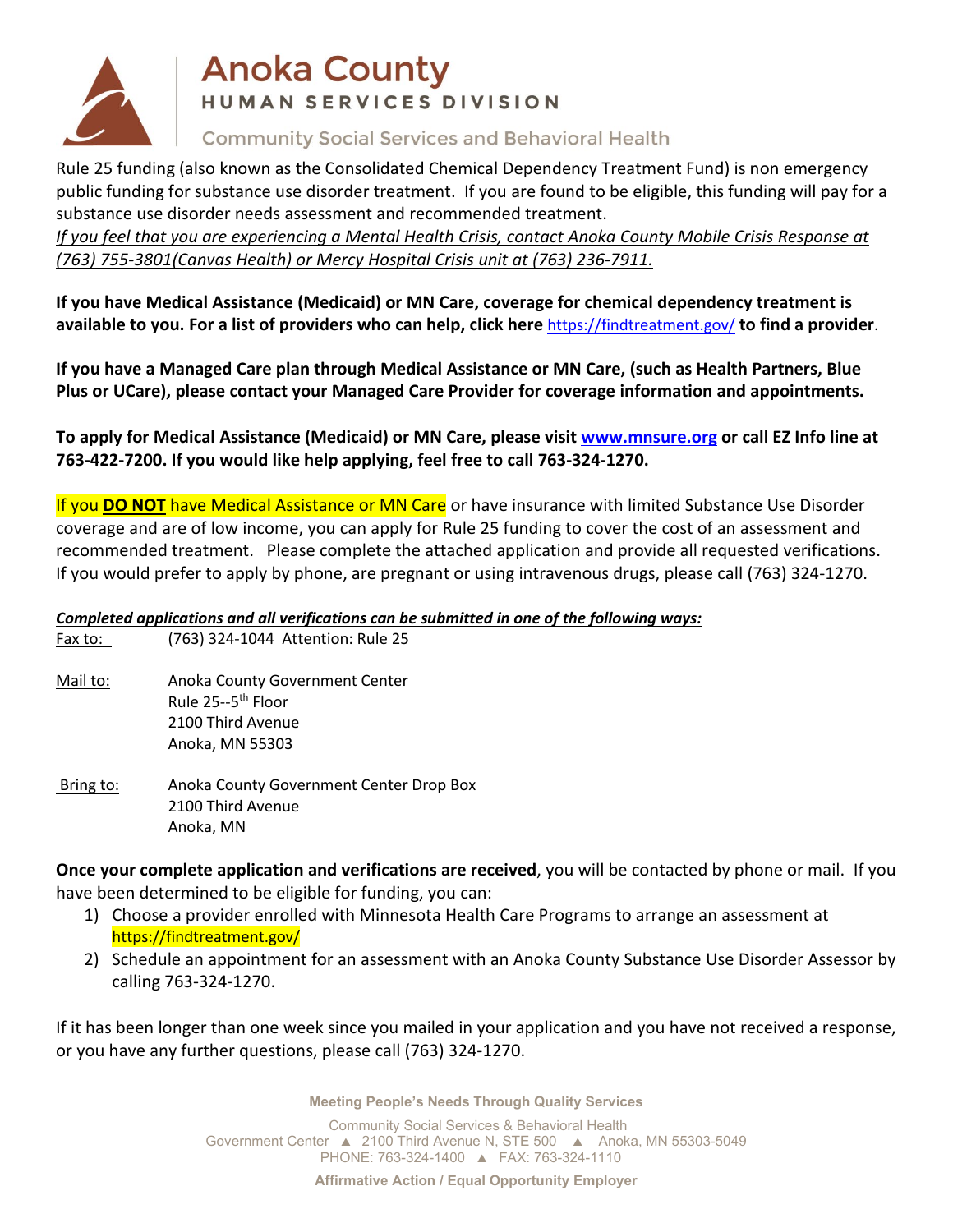# **Rule 25 Consolidated Fund Application**

### *NOTE: IF YOU HAVE MEDICAL ASSISTANCE OR MNCARE OR A PRE-PAID MEDICAL PLAN (i.e Ucare, Blue Plus, Health Partners, etc.), THEN YOU HAVE COVERAGE FOR CHEMICAL DEPENDENCY SERVICES. PLEASE CONTACT YOUR HEALTH CARE PROVIDER.*

*If no, you need to apply online at [WWW.MNSURE.ORG](http://www.mnsure.org/) or call EZ Info line at 763-422-7200 and continue completing the Rule 25 Consolidated Fund Application.* 

| (Last, First, Middle Names)                                                                                                         |                                                                                                                       |     |                                                                                                        |
|-------------------------------------------------------------------------------------------------------------------------------------|-----------------------------------------------------------------------------------------------------------------------|-----|--------------------------------------------------------------------------------------------------------|
|                                                                                                                                     |                                                                                                                       |     |                                                                                                        |
| (Street, Apt #/ City/State/Zip Code)                                                                                                |                                                                                                                       |     |                                                                                                        |
|                                                                                                                                     |                                                                                                                       |     | Provide verification of your Address, Example: copy of a piece of recent mail sent to you at the above |
|                                                                                                                                     | Name and Address on it, copy of a lease or signed Statement from Homeowner/Renter.                                    |     |                                                                                                        |
|                                                                                                                                     |                                                                                                                       |     |                                                                                                        |
| 3.<br>Birthdate: The Communication of the Communication of the Communication of the Communication of the Communication              |                                                                                                                       |     |                                                                                                        |
| Social Security #: 1990<br>4.                                                                                                       |                                                                                                                       |     |                                                                                                        |
| Female<br>Gender:<br>5.                                                                                                             | Male                                                                                                                  |     |                                                                                                        |
| <b>Marital Status:</b><br>6.                                                                                                        | <u> 1980 - Andrea Aonaichte ann an t-Aonaichte ann an t-Aonaichte ann an t-Aonaichte ann an t-Aonaichte ann an t-</u> |     |                                                                                                        |
| 7.                                                                                                                                  |                                                                                                                       |     |                                                                                                        |
| Yes<br>Hispanic Ethnicity:<br>8.                                                                                                    | No                                                                                                                    |     |                                                                                                        |
|                                                                                                                                     |                                                                                                                       |     |                                                                                                        |
| Yes                                                                                                                                 | No                                                                                                                    |     |                                                                                                        |
| If yes, type of discharge:                                                                                                          |                                                                                                                       |     |                                                                                                        |
|                                                                                                                                     |                                                                                                                       |     | No<br>Yes                                                                                              |
|                                                                                                                                     |                                                                                                                       |     |                                                                                                        |
| Names of Members of Family Unit                                                                                                     |                                                                                                                       | Age | Relationship to you                                                                                    |
|                                                                                                                                     |                                                                                                                       |     |                                                                                                        |
| <b>CLIENT</b>                                                                                                                       |                                                                                                                       |     |                                                                                                        |
|                                                                                                                                     |                                                                                                                       |     |                                                                                                        |
|                                                                                                                                     |                                                                                                                       |     |                                                                                                        |
|                                                                                                                                     |                                                                                                                       |     |                                                                                                        |
| 9. Are you a veteran?<br>10.<br>11. Do you have veteran's medical benefits available to you (self or as dependent coverage)?<br>12. |                                                                                                                       |     |                                                                                                        |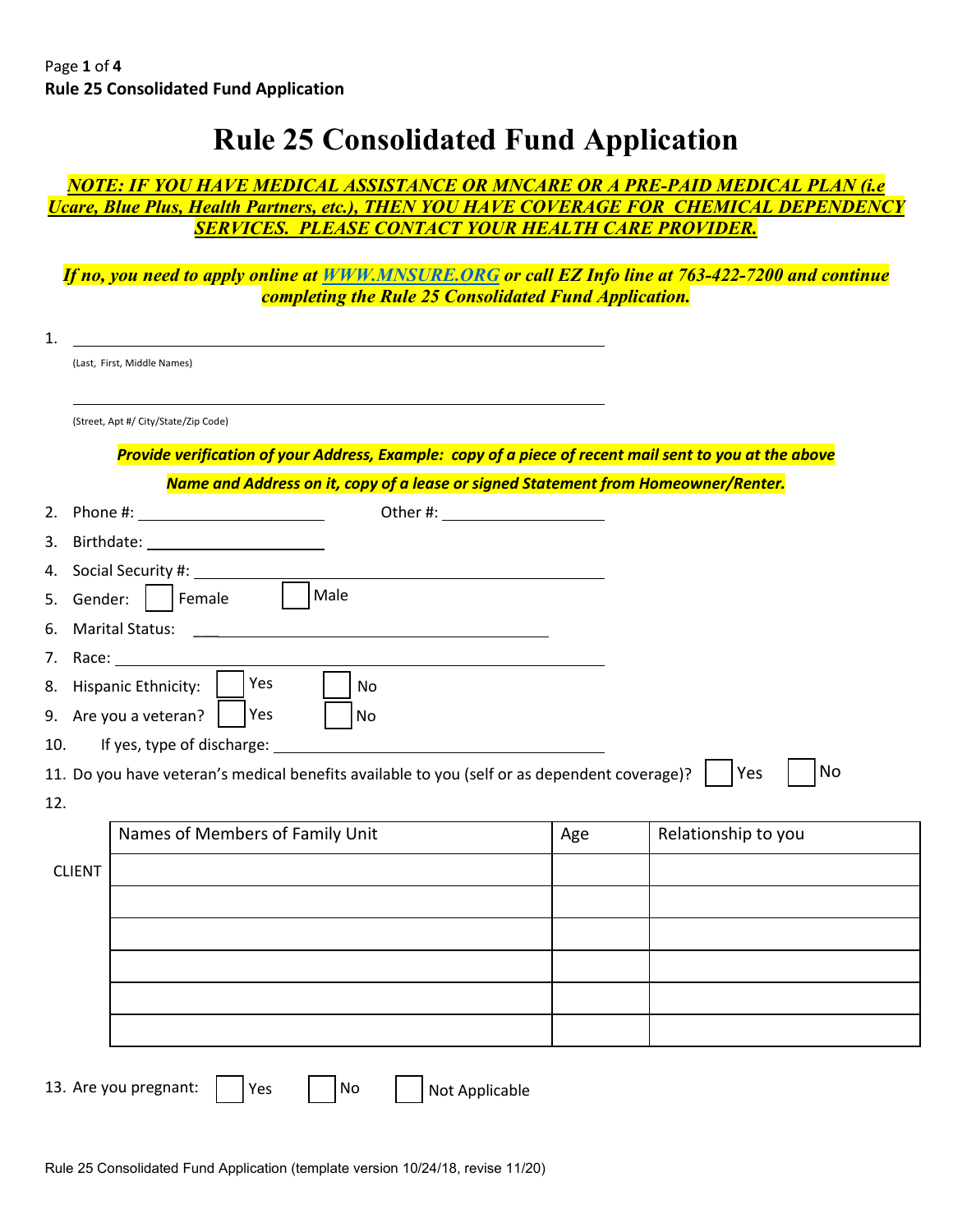## Page **2** of **4 Rule 25 Consolidated Fund Application**

|                                                                                   | 14. Do you have any private health insurance or HMO coverage?<br>Yes<br>No                                                                                                                                            |  |  |  |  |  |  |  |  |
|-----------------------------------------------------------------------------------|-----------------------------------------------------------------------------------------------------------------------------------------------------------------------------------------------------------------------|--|--|--|--|--|--|--|--|
|                                                                                   | If yes, please provide the following information OR a copy (front & back) of your insurance card.                                                                                                                     |  |  |  |  |  |  |  |  |
|                                                                                   | If no, please skip to line 25.                                                                                                                                                                                        |  |  |  |  |  |  |  |  |
|                                                                                   | 15. Company Name: 15. Company Name:                                                                                                                                                                                   |  |  |  |  |  |  |  |  |
|                                                                                   |                                                                                                                                                                                                                       |  |  |  |  |  |  |  |  |
|                                                                                   |                                                                                                                                                                                                                       |  |  |  |  |  |  |  |  |
|                                                                                   | 18. Policy Holder Name: 18. 2010 12. 2010 12. 2010 12. 2010 12. 2010 12. 2010 12. 2010 12. 2010 12. 2010 12. 20                                                                                                       |  |  |  |  |  |  |  |  |
|                                                                                   |                                                                                                                                                                                                                       |  |  |  |  |  |  |  |  |
|                                                                                   | 20. Group Name/Number: 20. 20. Crown Name/Number:                                                                                                                                                                     |  |  |  |  |  |  |  |  |
|                                                                                   |                                                                                                                                                                                                                       |  |  |  |  |  |  |  |  |
|                                                                                   | 22. Benefits available for Chemical Dependency: ________________________________                                                                                                                                      |  |  |  |  |  |  |  |  |
|                                                                                   | If unsure, contact your insurance provider for information & complete                                                                                                                                                 |  |  |  |  |  |  |  |  |
|                                                                                   | Yes<br>23. Are you currently employed or have unemployment income?<br>No                                                                                                                                              |  |  |  |  |  |  |  |  |
|                                                                                   |                                                                                                                                                                                                                       |  |  |  |  |  |  |  |  |
|                                                                                   | (If yes, please provide copies of your 2 most recent pay stubs or self-employment records or copies of your most<br>recent tax returns or a statement of employment & income signed by your employer)                 |  |  |  |  |  |  |  |  |
|                                                                                   | 25. If you are not currently employed, what was your last date of employment:                                                                                                                                         |  |  |  |  |  |  |  |  |
|                                                                                   | (If your job ended less than 1 month ago, please provide a statement from the former employer showing your last<br>date of work or COBRA statement or termination notice).                                            |  |  |  |  |  |  |  |  |
|                                                                                   | No<br>Yes<br>26. If married, is your spouse employed:                                                                                                                                                                 |  |  |  |  |  |  |  |  |
|                                                                                   |                                                                                                                                                                                                                       |  |  |  |  |  |  |  |  |
|                                                                                   | (If spouse is working please provide copies of their 2 most recent pay stubs, self-employment records or copies of<br>your most recent tax returns or a statement of employment & income signed by spouse's employer) |  |  |  |  |  |  |  |  |
|                                                                                   | 28. If your spouse is not currently employed, what was their last date of employment?                                                                                                                                 |  |  |  |  |  |  |  |  |
|                                                                                   | 29. Do you and/or spouse have any unearned income?<br>No<br>Yes                                                                                                                                                       |  |  |  |  |  |  |  |  |
|                                                                                   | (i.e. interest, dividends, insurance payments, SSI, pensions, VA benefits, Alimony, Workers Comp, Unemployment,<br><b>RSDI, Veteran's pensions etc.)</b>                                                              |  |  |  |  |  |  |  |  |
| 30. If yes, what are the total income amounts & sources: \$ _____________________ |                                                                                                                                                                                                                       |  |  |  |  |  |  |  |  |
|                                                                                   | (Please provide written verification of income, for example, monthly statements, pay stubs, award letters, bank<br>deposits etc.)                                                                                     |  |  |  |  |  |  |  |  |
|                                                                                   | Yes<br>No<br>31. Do you receive child support:                                                                                                                                                                        |  |  |  |  |  |  |  |  |
|                                                                                   | 32. If yes, how much: \$ //month <b>(Please provide a copy of your last month's payment received)</b>                                                                                                                 |  |  |  |  |  |  |  |  |
|                                                                                   | <b>Yes</b><br>  No<br>33. Do you pay court ordered child support?                                                                                                                                                     |  |  |  |  |  |  |  |  |
|                                                                                   | 34. If yes, how much do you pay each month: \$                                                                                                                                                                        |  |  |  |  |  |  |  |  |
|                                                                                   | (Please provide a copy of your last month's payment or current paystub showing payment.)                                                                                                                              |  |  |  |  |  |  |  |  |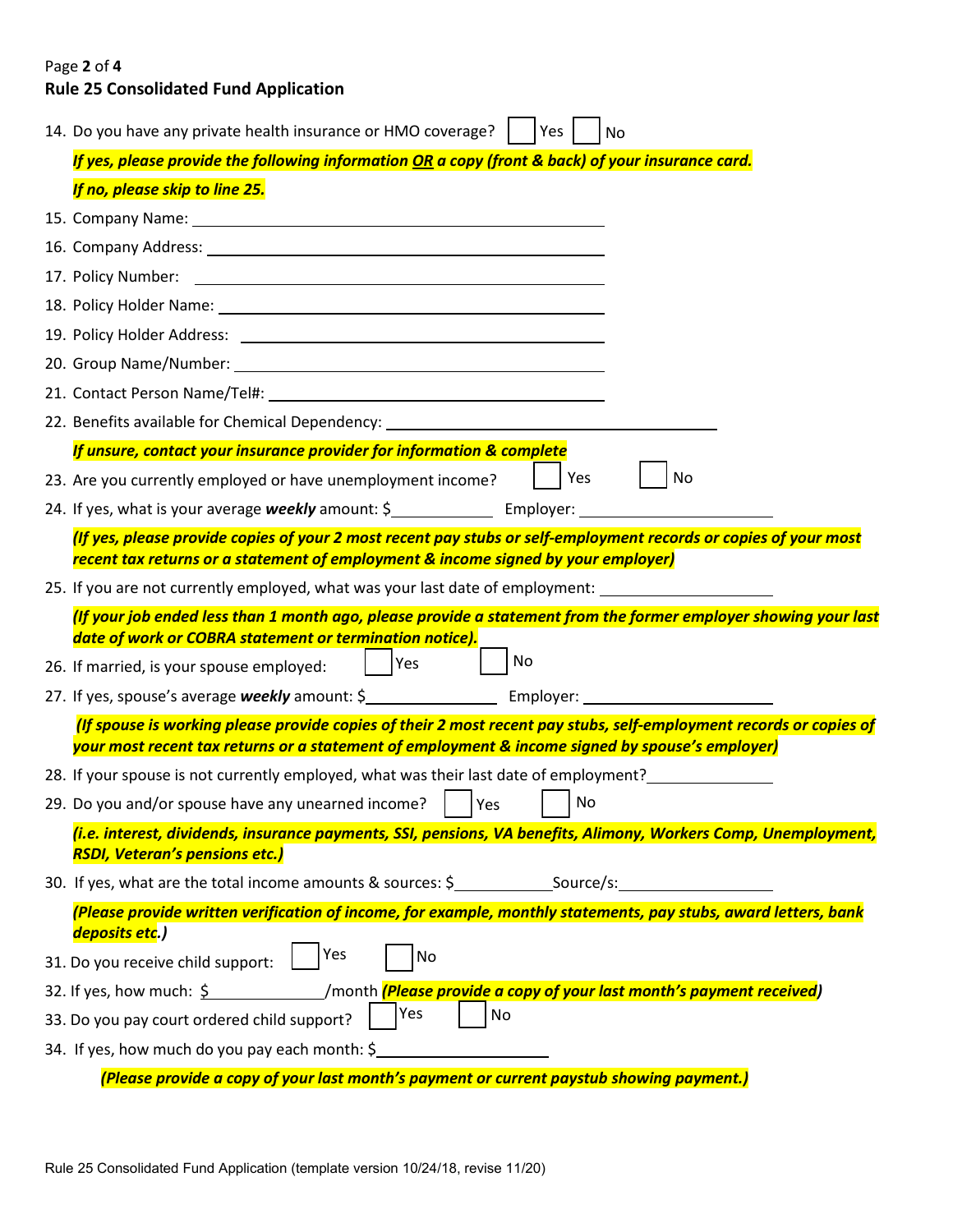#### Page **3** of **4**

#### **Rule 25 Consolidated Fund Application**

| Yes<br>No<br>35. Have you had a chemical use assessment in the past 6 months? |
|-------------------------------------------------------------------------------|
| When?                                                                         |
| No.<br>Yes<br>37. Are you currently in Chemical Dependency Treatment?         |
| If yes, $Where?$                                                              |
| Yes<br>No<br>38. Are you currently on probation or have a parole officer?     |
|                                                                               |
| County: <u>________________________</u>                                       |
| Yes<br>No<br>39. Are you currently working with a county social worker?       |
| If yes: Name: Phone:                                                          |
|                                                                               |
| Yes<br>No<br>40. Within the last $3 - 4$ months have you used Heroin?         |
| l Yes<br>IV?<br>No                                                            |
| Opiates?<br>No<br>Yes                                                         |

## *YOU ARE ENCOURAGED TO CLEAR ANY WARRANT(S) PRIOR TO YOUR ASSESSMENT.*

## **DECLARATIONS**

**Why the County needs this information:** The information that you give us will be used to decide what kind of help you need and if we can pay for it. Unless the law says we can or unless you tell us we can, we will not give anyone else any information about you. You have the right to see any information that we have about you. If you do not tell us the information that we need to know, we may not help you.

**Rule 25 Applicant:** By my signature below I attest that the information provided in this application is true and correct. I know that I may have to pay a fee based upon my income. I agree to pay the fee, if any. I acknowledge that I may have to pay the full cost of these services if I do not tell the truth in this application.

## **I also understand that until ALL verifications requested in this application are provided that my application cannot be processed.**

(Client signature) (Today's Date)

\_\_\_\_\_\_\_\_\_\_\_\_\_\_\_\_\_\_\_\_\_\_\_\_\_\_\_\_